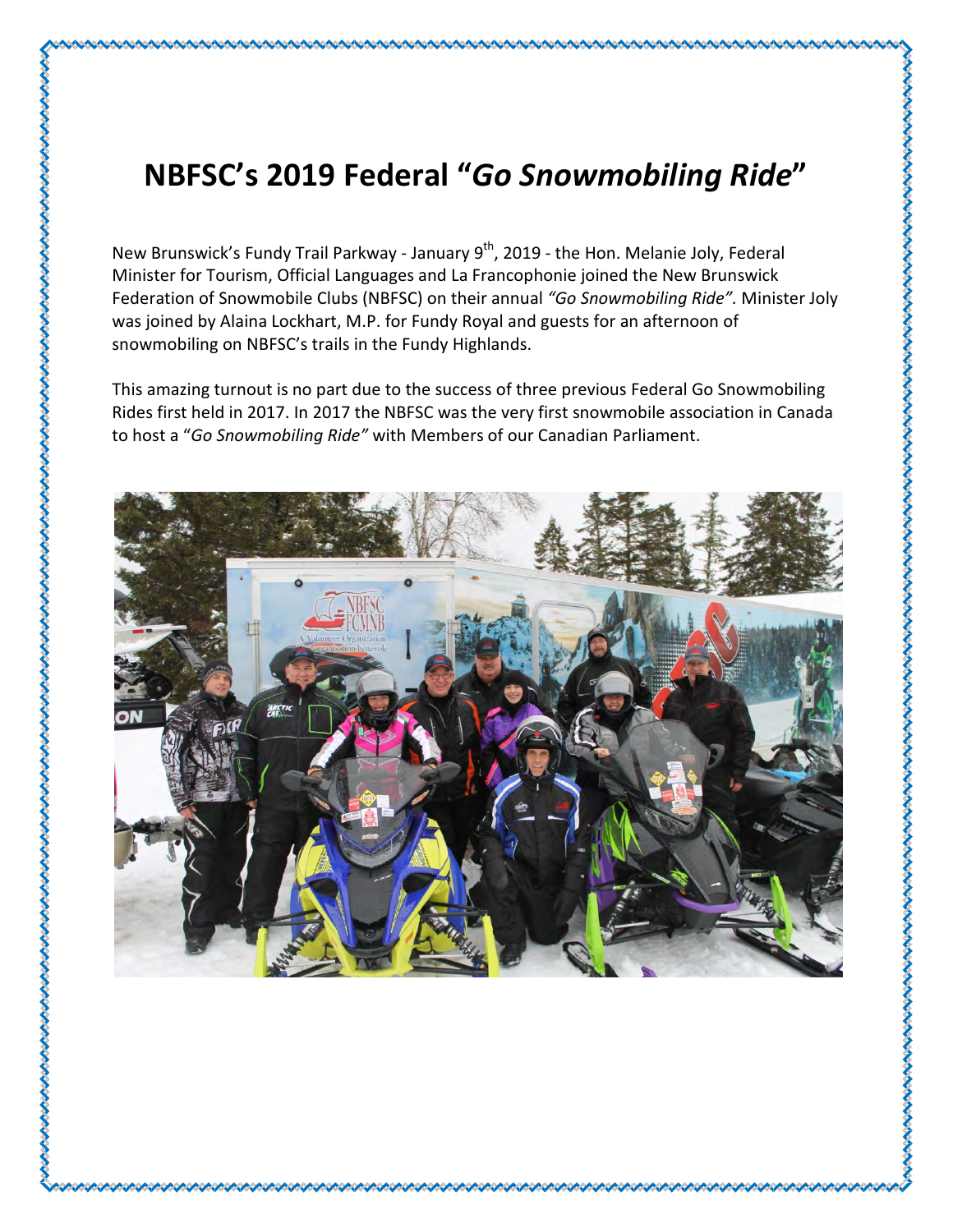The Honorable Melanie Joly represents the federal riding of Ahuntsic—Cartierville in Quebec. A lawyer by training, Minister Joly is passionate about her city of Montréal and the power of positive politics. Minister Joly holds an Honors Bachelor of Law from Université de Montréal and a Magister Juris in European and Comparative Law from the University of Oxford. She has served as a minister since 2015, and is currently the Minister of Tourism, Official Languages, and La Francophonie.



Alaina Lockhart, M.P. for Fundy Royal hosted the NBFSC's 2019 event and worked diligently to encourage her colleagues to join us after Alaina had so much fun initially in 2017. Our long time partners Adair's Wilderness Lodge at Shepody – located in the Fundy Highlands – acted as our base and primary hosts In addition to the M.P.s we were pleased to have Chuck Shaw, President of the Fundy Snowmobile Club who with his volunteers prepared the trail route during the snowfall preceding the event. Also joining us was Dave Demerchant, Vice President of the Goshen Snowmobile Club and Pat Hicks, District Sales Manager for Yamaha Motor Canada.